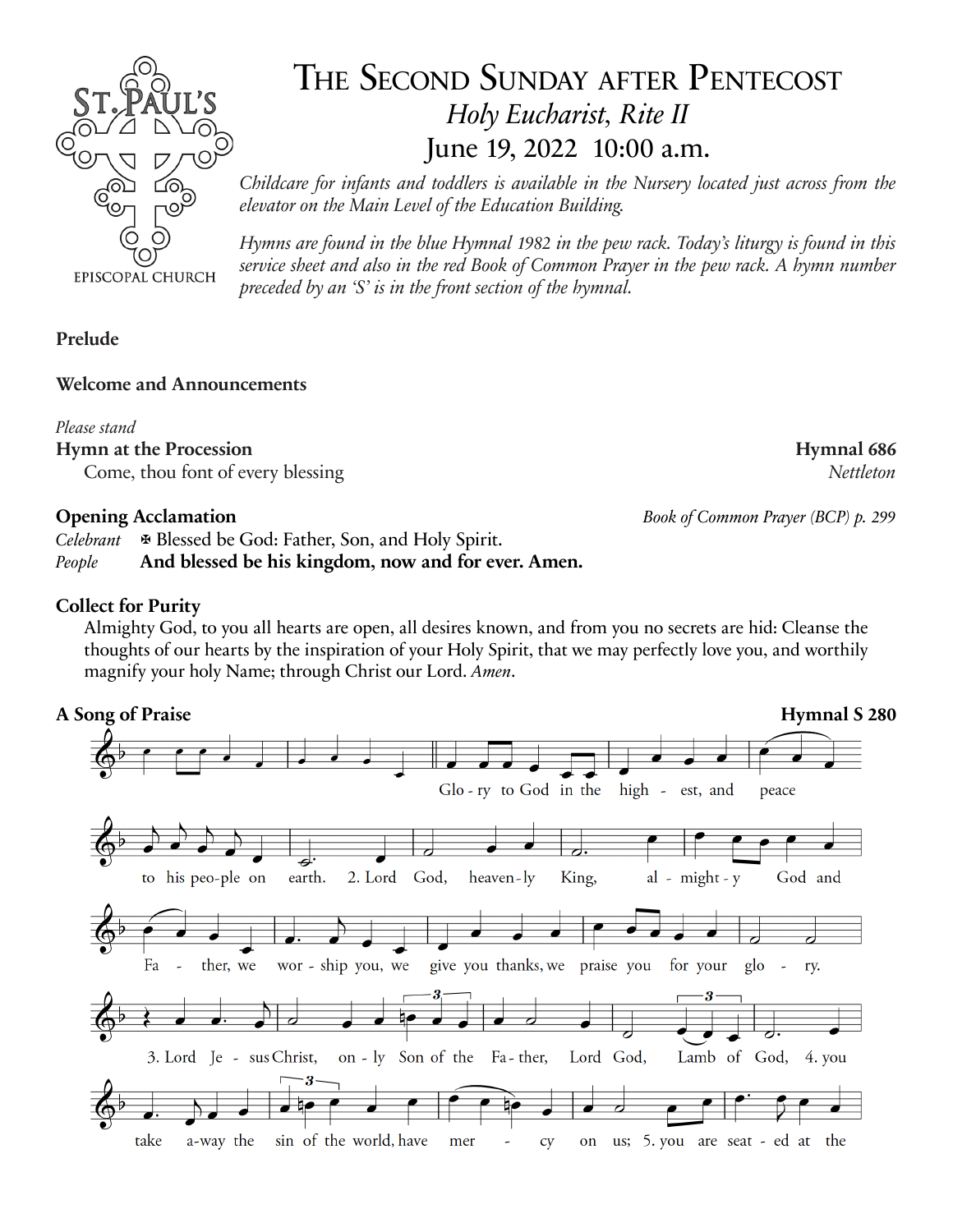

#### **The Collect for Proper 7** BCP p. 230

*Celebrant* The Lord be with you.

*People* **And also with you.**

*Celebrant* Let us pray.

#### *Please kneel or remain standing as you are able*

O Lord, make us have perpetual love and reverence for your holy Name, for you never fail to help and govern those whom you have set upon the sure foundation of your loving-kindness; through Jesus Christ our Lord, who lives and reigns with you and the Holy Spirit, one God, for ever and ever. *Amen*.

#### *Please be seated*

## **from the Old Testament** Islands and Islands and Islands of Isaiah 65:1-9

I was ready to be sought out by those who did not ask, to be found by those who did not seek me. I said, "Here I am, here I am," to a nation that did not call on my name. I held out my hands all day long to a rebellious people, who walk in a way that is not good, following their own devices; a people who provoke me to my face continually, sacrificing in gardens and offering incense on bricks; who sit inside tombs, and spend the night in secret places; who eat swine's flesh, with broth of abominable things in their vessels; who say, "Keep to yourself, do not come near me, for I am too holy for you." These are a smoke in my nostrils, a fire that burns all day long. See, it is written before me: I will not keep silent, but I will repay; I will indeed repay into their laps their iniquities and their ancestors' iniquities together, says the Lord; because they offered incense on the mountains and reviled me on the hills,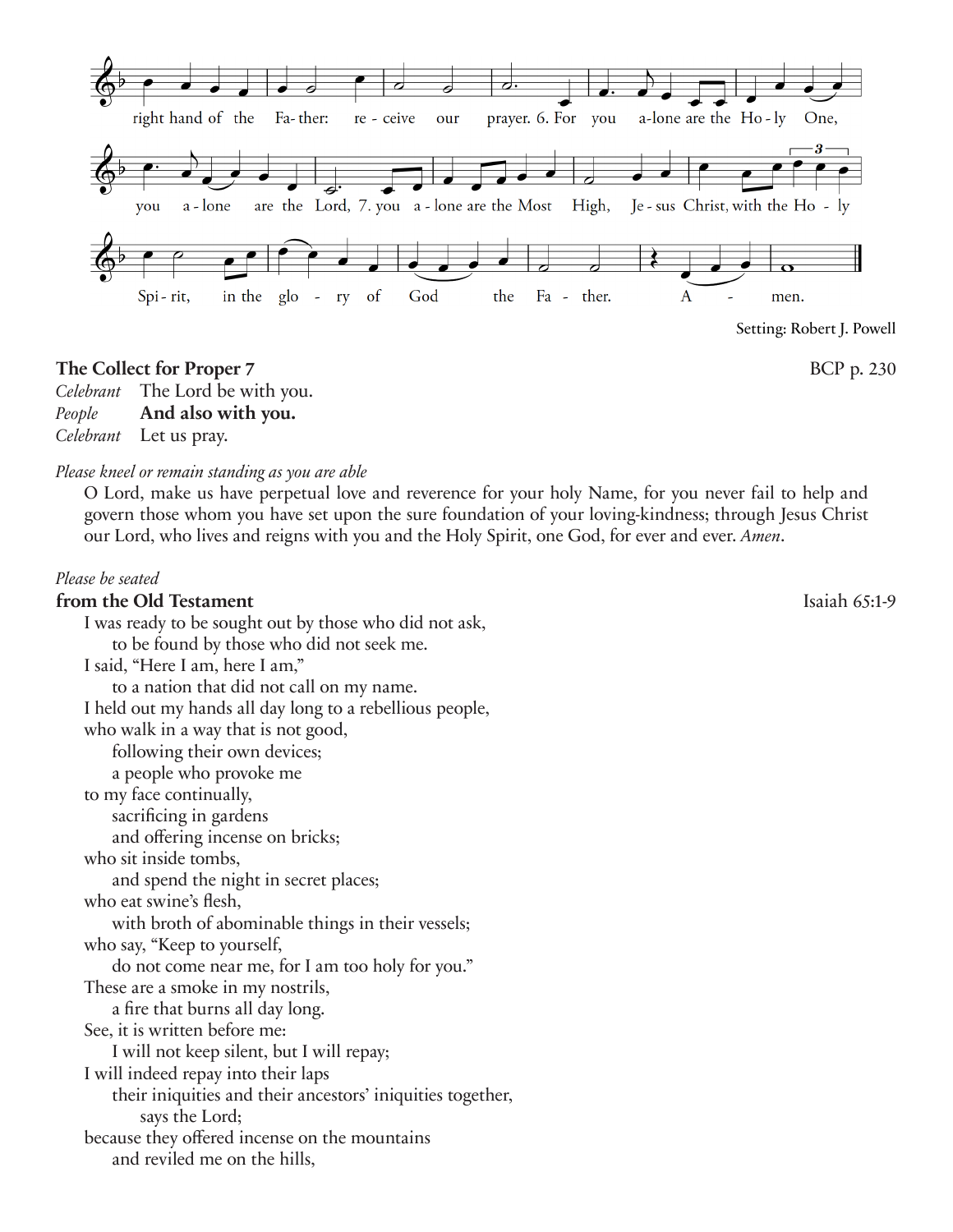| I will measure into their laps             |
|--------------------------------------------|
| full payment for their actions.            |
| Thus says the Lord:                        |
| As the wine is found in the cluster,       |
| and they say, "Do not destroy it,          |
| for there is a blessing in it,"            |
| so I will do for my servants' sake,        |
| and not destroy them all.                  |
| I will bring forth descendants from Jacob, |
| and from Judah inheritors of my mountains; |
| my chosen shall inherit it,                |
| and my servants shall settle there.        |
|                                            |

*Lector* The Word of the Lord.

*People* **Thanks be to God.**

**The Gradual: Psalm 22:18-27** *Deus, Deus meus*



- <sup>18</sup> Be not far a/way, O / Lord;  $*$ you are my / strength; / [hasten] to / help me.
- <sup>19</sup> Save me / from the / sword,  $*$ my life from the / power / of the / dog.
- <sup>20</sup> Save me from the / lion's / mouth,  $*$ my wretched body from the / horns of / wild / bulls.
- <sup>21</sup> I will declare your Name / to my / brethren;  $*$ in the midst of the congregation / I will / praise / you.
- <sup>22</sup> Praise the Lord,  $\frac{1}{2}$  you that  $\frac{1}{2}$  fear him;  $\frac{1}{2}$  stand in awe of him, O offspring of Israel; all you of Jacob's / line, / give / glory.
- $23$  For he does not despise nor abhor the poor in their poverty; neither does he hide his / face from / them; \* but when they cry to / him he / hears / them.
- <sup>24</sup> My praise is of him in the / great as/sembly;  $*$ I will perform my vows in the presence of / those who / worship / him.
- $25$  The poor shall eat and be satisfied, and those who seek the / Lord shall / praise him: \* "May your / heart / live for / ever!"
- <sup>26</sup> All the ends of the earth shall remember and turn / to the / Lord,  $*$ and all the families of the nations shall / bow be/fore / him.
- <sup>27</sup> For kingship belongs / to the / Lord;  $*$ he rules / over / the / nations.

### **From the New Testament** Galatians 3:23-29

Now before faith came, we were imprisoned and guarded under the law until faith would be revealed. Therefore the law was our disciplinarian until Christ came, so that we might be justified by faith. But now that faith has come, we are no longer subject to a disciplinarian, for in Christ Jesus you are all children of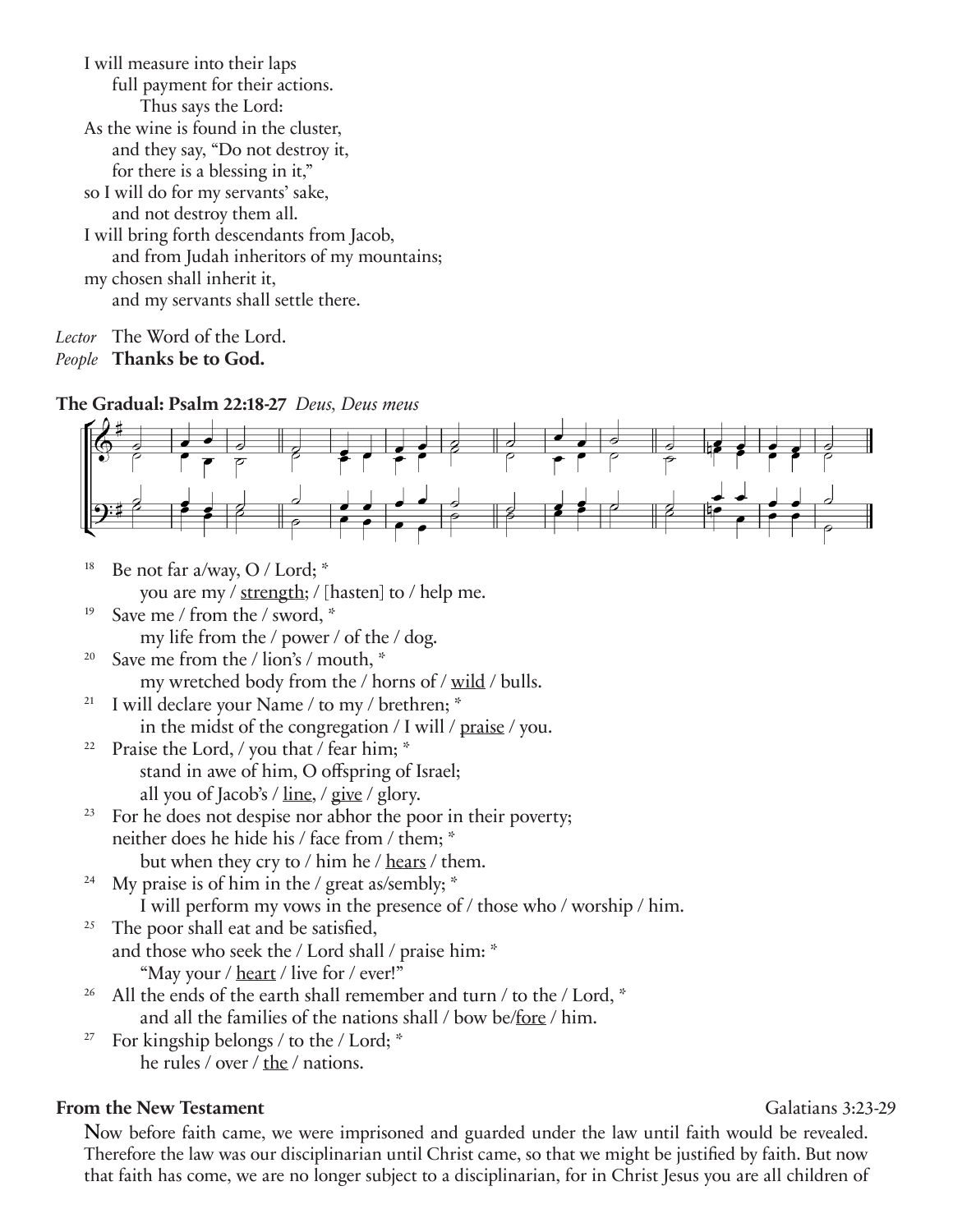God through faith. As many of you as were baptized into Christ have clothed yourselves with Christ. There is no longer Jew or Greek, there is no longer slave or free, there is no longer male and female; for all of you are one in Christ Jesus. And if you belong to Christ, then you are Abraham's offspring, heirs according to the promise.

*Lector* The Word of the Lord. *People* **Thanks be to God.**

#### *Please stand*

**Sequence Hymn** Hymnal 371 Thou whose almighty word *Moscow*

#### *Remain standing*

#### **The Holy Gospel Luke 8:26-39**

*Gospeler* The Holy Gospel of our Lord Jesus Christ according to Luke. *People* **Glory to you, Lord Christ.**

Jesus and his disciples arrived at the country of the Gerasenes, which is opposite Galilee. As he stepped out on land, a man of the city who had demons met him. For a long time he had worn no clothes, and he did not live in a house but in the tombs. When he saw Jesus, he fell down before him and shouted at the top of his voice, "What have you to do with me, Jesus, Son of the Most High God? I beg you, do not torment me" -- for Jesus had commanded the unclean spirit to come out of the man. (For many times it had seized him; he was kept under guard and bound with chains and shackles, but he would break the bonds and be driven by the demon into the wilds.) Jesus then asked him, "What is your name?" He said, "Legion"; for many demons had entered him. They begged him not to order them to go back into the abyss.

Now there on the hillside a large herd of swine was feeding; and the demons begged Jesus to let them enter these. So he gave them permission. Then the demons came out of the man and entered the swine, and the herd rushed down the steep bank into the lake and was drowned.

When the swineherds saw what had happened, they ran off and told it in the city and in the country. Then people came out to see what had happened, and when they came to Jesus, they found the man from whom the demons had gone sitting at the feet of Jesus, clothed and in his right mind. And they were afraid. Those who had seen it told them how the one who had been possessed by demons had been healed. Then all the people of the surrounding country of the Gerasenes asked Jesus to leave them; for they were seized with great fear. So he got into the boat and returned. The man from whom the demons had gone begged that he might be with him; but Jesus sent him away, saying, "Return to your home, and declare how much God has done for you." So he went away, proclaiming throughout the city how much Jesus had done for him.

The Gospel of the Lord. *People* **Praise to you, Lord Christ.**

*Please stand*  **The Nicene Creed** BCP p. 358 **We believe in one God, the Father, the Almighty, maker of heaven and earth, of all that is, seen and unseen. We believe in one Lord, Jesus Christ, the only Son of God, eternally begotten of the Father,**

**The Sermon** The Rev. Dr. Nina Salmon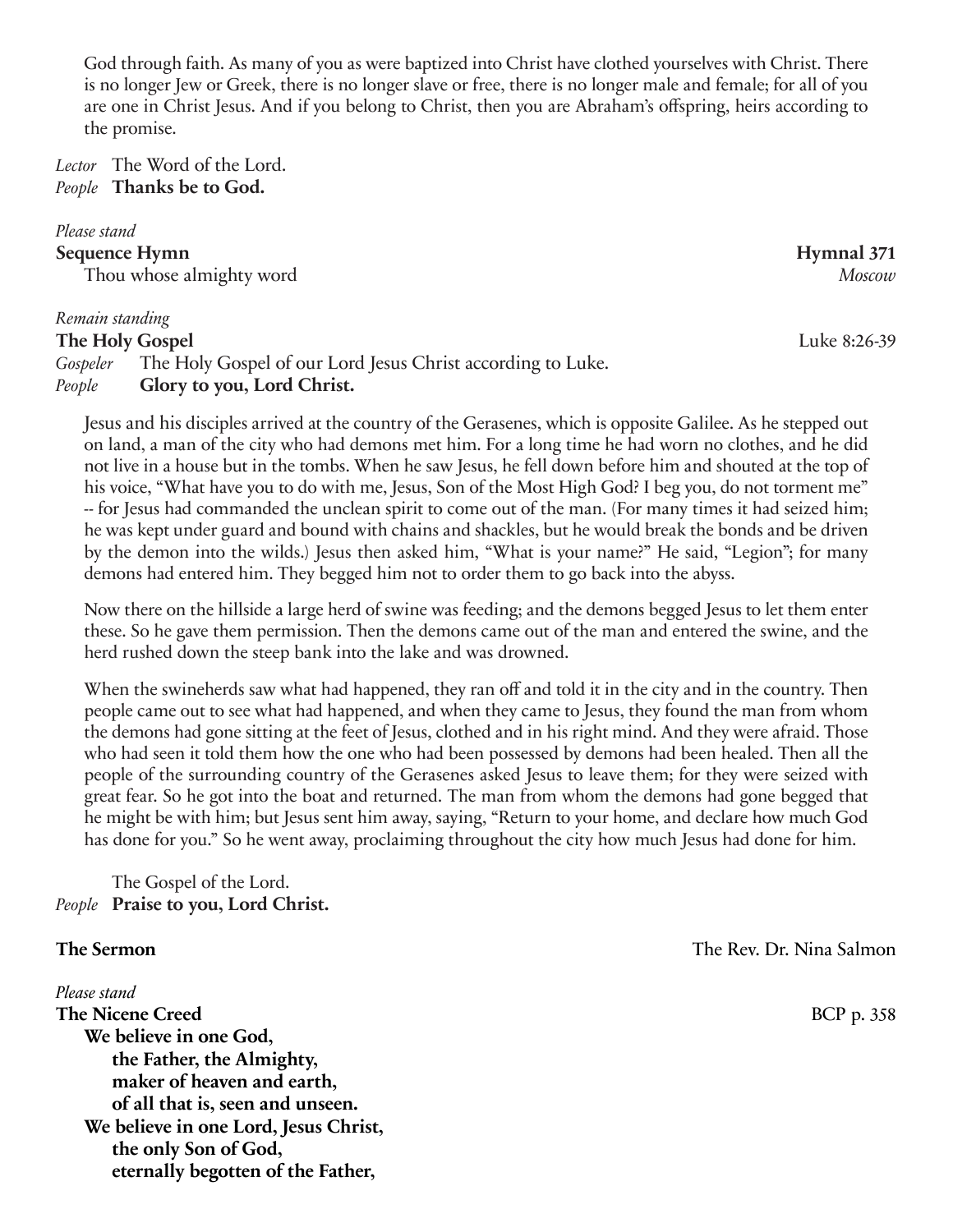**God from God, Light from Light, true God from true God, begotten, not made, of one Being with the Father. Through him all things were made. For us and for our salvation he came down from heaven: by the power of the Holy Spirit he became incarnate from the Virgin Mary, and was made man. For our sake he was crucified under Pontius Pilate; he suffered death and was buried. On the third day he rose again in accordance with the Scriptures; he ascended into heaven and is seated at the right hand of the Father. He will come again in glory to judge the living and the dead, and his kingdom will have no end. We believe in the Holy Spirit, the Lord, the giver of life, who proceeds from the Father and the Son. With the Father and the Son he is worshiped and glorified. He has spoken through the Prophets. We believe in one holy catholic and apostolic Church. We acknowledge one baptism for the forgiveness of sins. We look for the resurrection of the dead, and the life of the world to come. Amen.**

#### *Please kneel or remain standing as you are able*

**The Prayers of the People, Form III** BCP. p. 387

*The Leader and People pray responsively*

| People | That we all may be one.                                                                                                         |
|--------|---------------------------------------------------------------------------------------------------------------------------------|
| People | Grant that every member of the Church may truly and humbly serve you;<br>That your Name may be glorified by all people.         |
| People | We pray for all bishops, priests, and deacons;<br>That they may be faithful ministers of your Word and Sacraments.              |
| People | We pray for all who govern and hold authority in the nations of the world;<br>That there may be justice and peace on the earth. |
| People | Give us grace to do your will in all that we undertake;<br>That our works may find favor in your sight.                         |
| People | Have compassion on those who suffer from any grief or trouble;<br>That they may be delivered from their distress.               |
| People | <b><math>\Phi</math></b> Give to the departed eternal rest;<br>Let light perpetual shine upon them.                             |
| People | We praise you for your saints who have entered into joy;<br>May we also come to share in your heavenly kingdom.                 |

Father, we pray for your holy Catholic Church;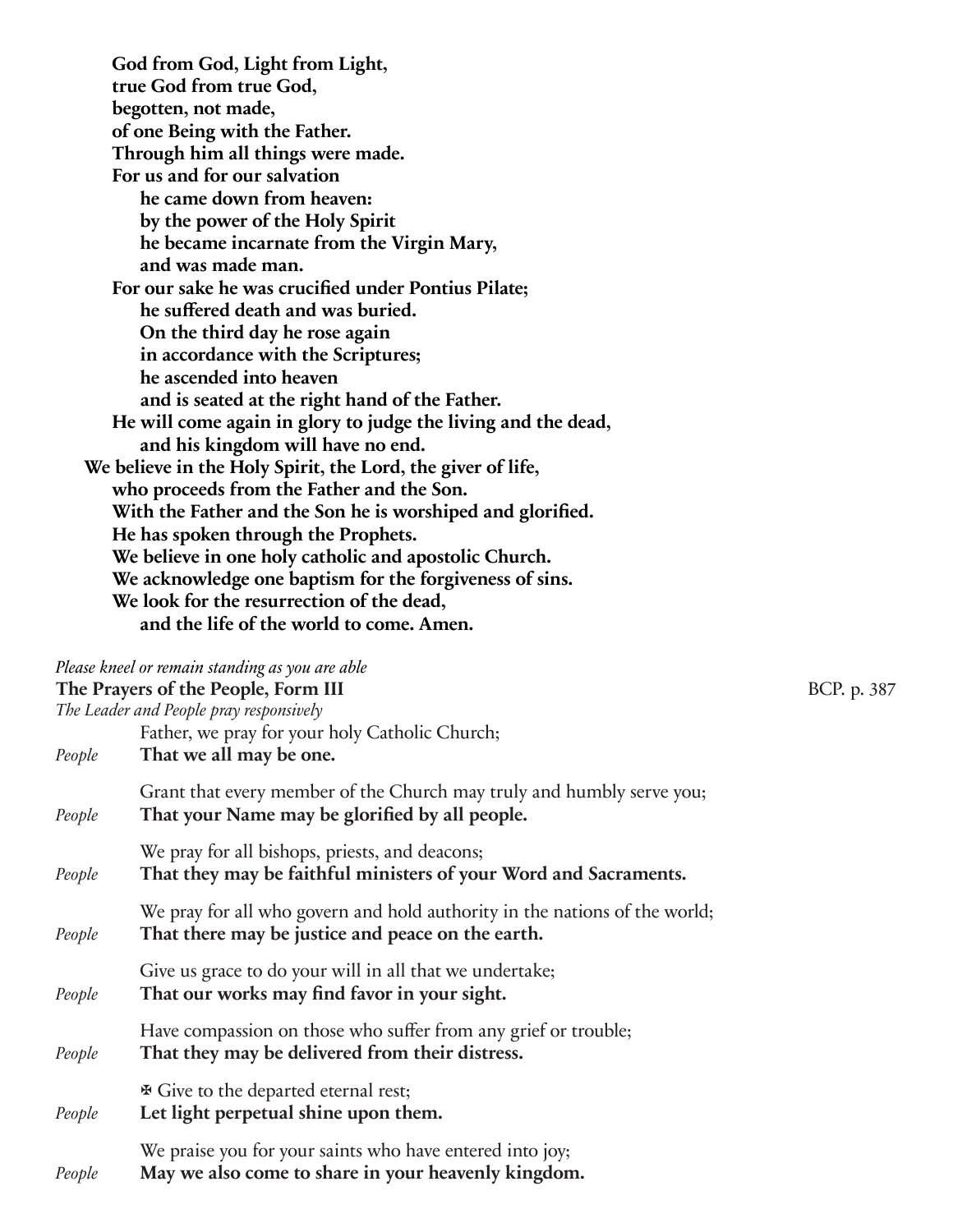#### *Silence*

*The Celebrant adds a concluding Collect.*

#### **The Confession BCP** p. 360

*The Deacon or Celebrant says* Let us confess our sins against God and our neighbor.

#### *Silence may be kept.*

*Minister and People* **Most merciful God, we confess that we have sinned against you in thought, word, and deed, by what we have done, and by what we have left undone. We have not loved you with our whole heart; we have not loved our neighbors as ourselves. We are truly sorry and we humbly repent. For the sake of your Son Jesus Christ, have mercy on us and forgive us; that we may delight in your will, and walk in your ways, to the glory of your Name. Amen.**

*The Bishop when present, or the Priest, stands and says*

Almighty God have mercy on you,  $\mathcal F$  forgive you all your sins through our Lord Jesus Christ, strengthen you in all goodness, and by the power of the Holy Spirit keep you in eternal life. *Amen*.

#### *Please stand*

#### **The Peace**

*Celebrant* The peace of the Lord be always with you. *People* **And also with you.**

#### *Please be seated*

#### **The Offering** L. J. White

A Prayer of St. Richard of Chichester *O holy Jesus, merciful Redeemer, friend and brother, may I know thee more clearly, love thee more dearly, and follow thee more nearly, day by day.*

#### *Please stand*

**Presentation Hymn,** *stanza 3* **Hymnal 380** Praise God, from whom all blessings flow *Old 100<sup>th</sup>* 

## **The Holy Communion**

Eucharistic Prayer A, The Book of Common Prayer, p. 361

*Sursum Corda*

*Celebrant* The Lord be with you. *People* **And also with you.**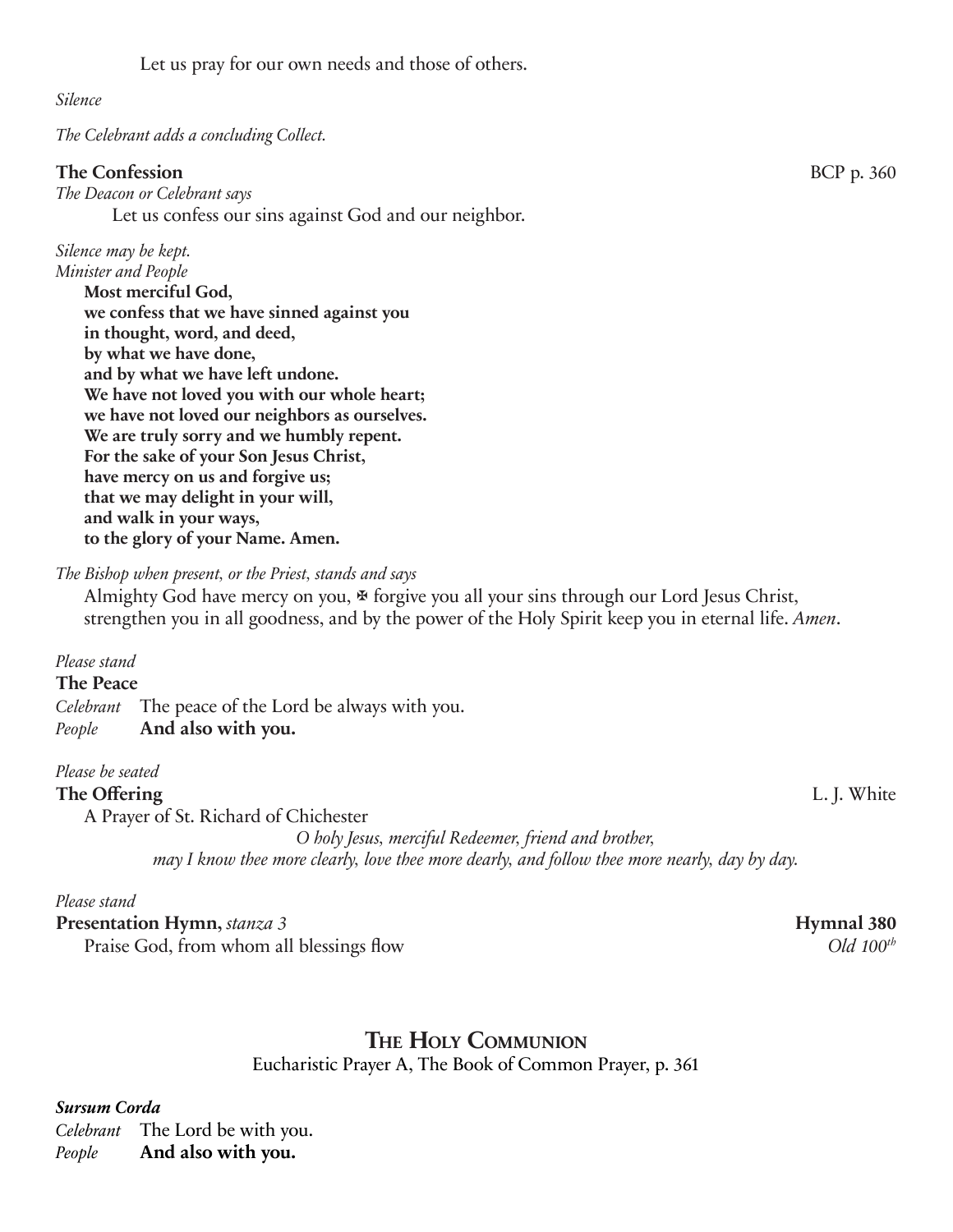*Celebrant* Lift up your hearts.

*People* **We lift them to the Lord.**

*Celebrant* Let us give thanks to the Lord our God.

*People* **It is right to give him thanks and praise.**

#### *Celebrant*

It is right and a good and joyful thing, always and everywhere to give thanks to you, Father Almighty, Creator of heaven and earth.

#### *A Proper Preface is said*

Therefore we praise you, joining our voices with Angels and Archangels and with all the company of heaven, who for ever sing this hymn to proclaim the glory of your Name:



Setting: Richard Proulx

#### *Please kneel or remain standing as you are able, the Celebrant continues*

Holy and gracious Father: In your infinite love you made us for yourself; and, when we had fallen into sin and become subject to evil and death, you, in your mercy, sent Jesus Christ, your only and eternal Son, to share our human nature, to live and die as one of us, to reconcile us to you, the God and Father of all.

He stretched out his arms upon the cross, and offered himself in obedience to your will, a perfect sacrifice for the whole world.

On the night he was handed over to suffering and death, our Lord Jesus Christ took bread; and when he had given thanks to you, he broke it, and gave it to his disciples, and said, "Take, eat: This is my Body, which is given for you. Do this for the remembrance of me."

After supper he took the cup of wine; and when he had given thanks, he gave it to them, and said, "Drink this, all of you: This is my Blood of the new Covenant, which is shed for you and for many for the forgiveness of sins. Whenever you drink it, do this for the remembrance of me."

Therefore we proclaim the mystery of faith:

*Celebrant and People*

**Christ has died. Christ is risen. Christ will come again.**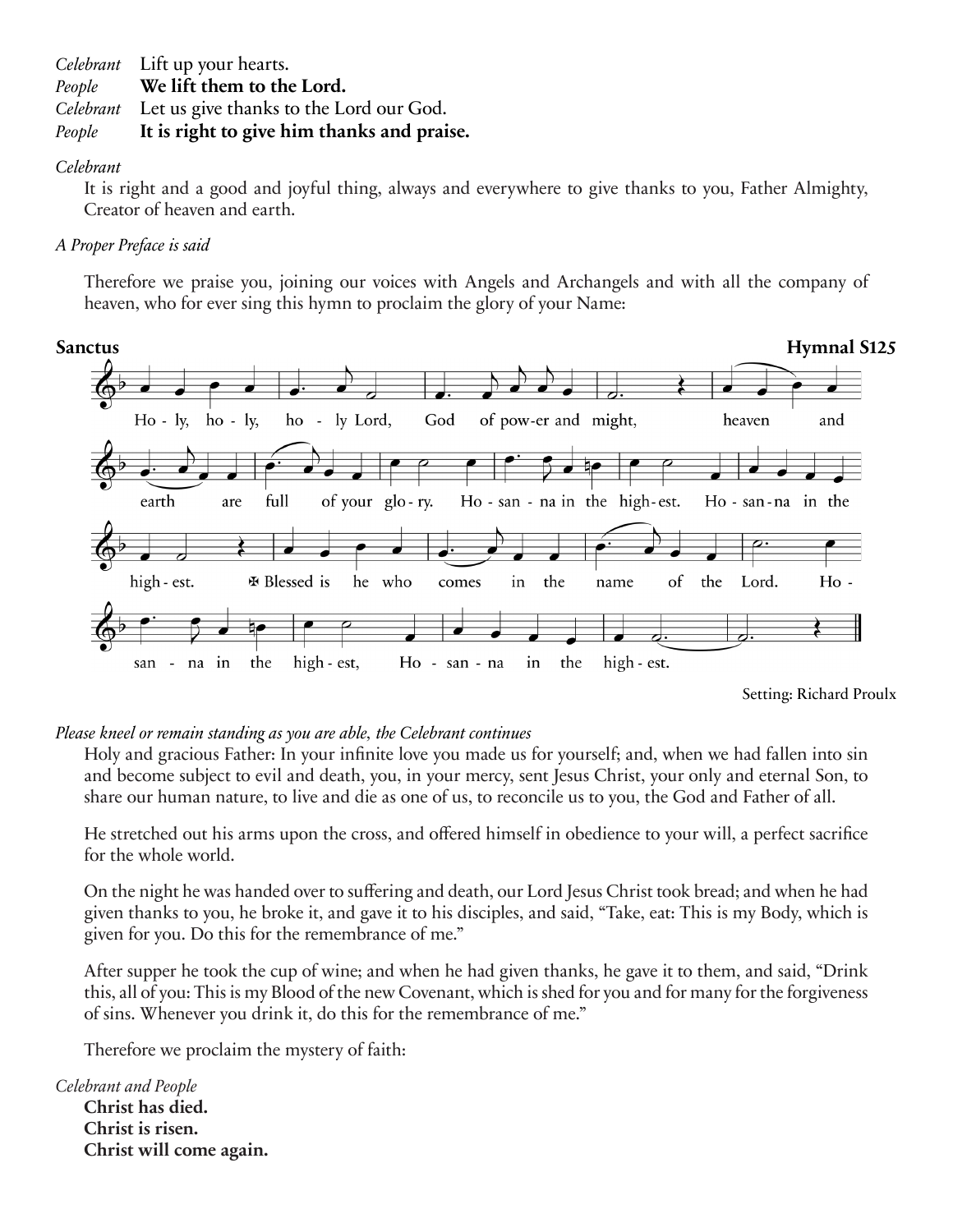#### *The Celebrant continues*

We celebrate the memorial of our redemption, O Father, in this sacrifice of praise and thanksgiving. Recalling his death, resurrection, and ascension, we offer you these gifts. Sanctify them by your Holy Spirit to be for your people the Body and Blood of your Son, the holy food and drink of new and unending life in him.  $\mathcal F$  Sanctify us also that we may faithfully receive this holy Sacrament, and serve you in unity, constancy, and peace; and at the last day bring us with all your saints into the joy of your eternal kingdom.

All this we ask through your Son Jesus Christ. By him, and with him, and in him, in the unity of the Holy Spirit all honor and glory is yours, Almighty Father, now and for ever. AMEN.

And now, as our Savior Christ has taught us, we are bold to say,

#### *People and Celebrant*

**Our Father, who art in heaven, hallowed be thy Name, thy kingdom come, thy will be done, on earth as it is in heaven. Give us this day our daily bread. And forgive us our trespasses, as we forgive those who trespass against us. And lead us not into temptation, but deliver us from evil. For thine is the kingdom, and the power, and the glory, for ever and ever. Amen.**

#### **The Breaking of the Bread**

*A period of silence is kept*



Setting: Robert Powell

#### **The Invitation**

#### **Communion Hymns Hymnal 654**

Dear Lord and Father of mankind **Hymnal 653**

Day by day *Sumner*

*Repton*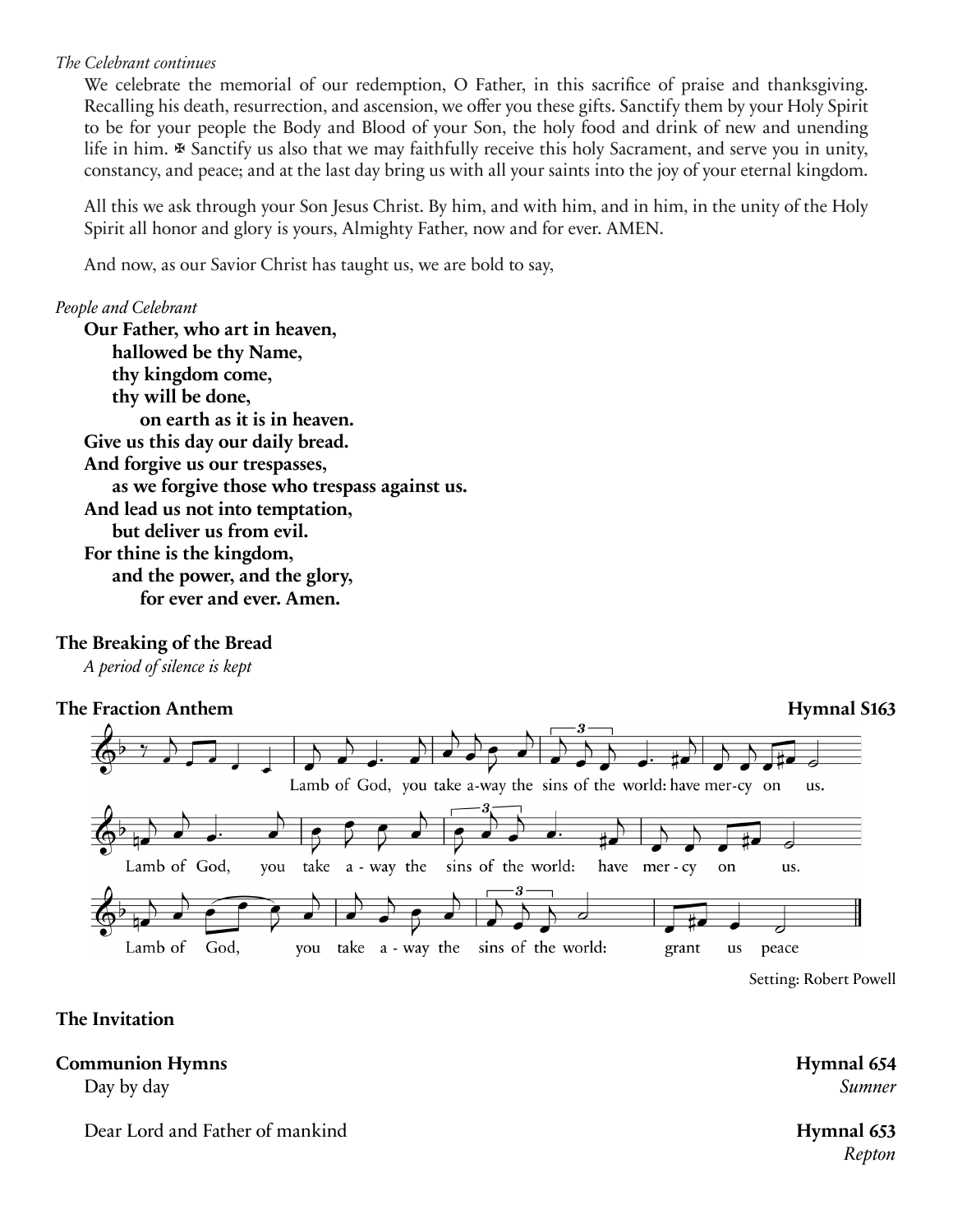#### **The Post Communion Prayer BCP** p. 365

*Celebrant* Let us pray. *Please kneel or stand as you are able People and Celebrant*

> **Eternal God, heavenly Father, you have graciously accepted us as living members of your Son our Savior Jesus Christ, and you have fed us with spiritual food in the Sacrament of his Body and Blood. Send us now into the world in peace, and grant us strength and courage to love and serve you with gladness and singleness of heart; through Christ our Lord. Amen.**

**The Blessing**

*Please stand*  Hymn at the Retiring Procession **Hymnal 388** O worship the King *Hanover*

**Dismissal** *People:* **Thanks be to God.** 

#### **Postlude**

*The flowers on the Altar are given to the glory of God and in Thanksgiving for Diane and Todd Vie's 29th Wedding Anniversary*

Those Serving Today The Rev. Dr. Diane E. Vie, The Rev. Todd M. Vie, *Participating Clergy* The Rev. Dr. Nina Salmon, *Preacher*

John Williams, *Verger* Emily Troutman, Rory McCready, Holden Houck, *Acolytes* Joyce Bailey. Leila Lou Baldwin, *Lectors* Sue Reeves, Susan Murray, *Lay Eucharistic Ministers*

Susan Carol, Cerina Crooks, Susan Morris Suzanne Coleman, Edie Light, Laura Weant, Josh Cline, Ed Hoisington, Ted Hostetler, Rod Meek, Luke Milhoan Ryan Davis, Herb Edwards, Mac Frankfort, Daryl Yoder Linda Westenburger, *St. Paul's Choir*

George Hurt, Alex Jackson, Michelle Jackson, Joan Lewis, *Ushers* Marianne Rhodes, Barbara Bicking, Susan Murray, Mary Blair, *Altar Guild*

*Music reprinted and live streamed with permission via OneLicense.net 723781-A*